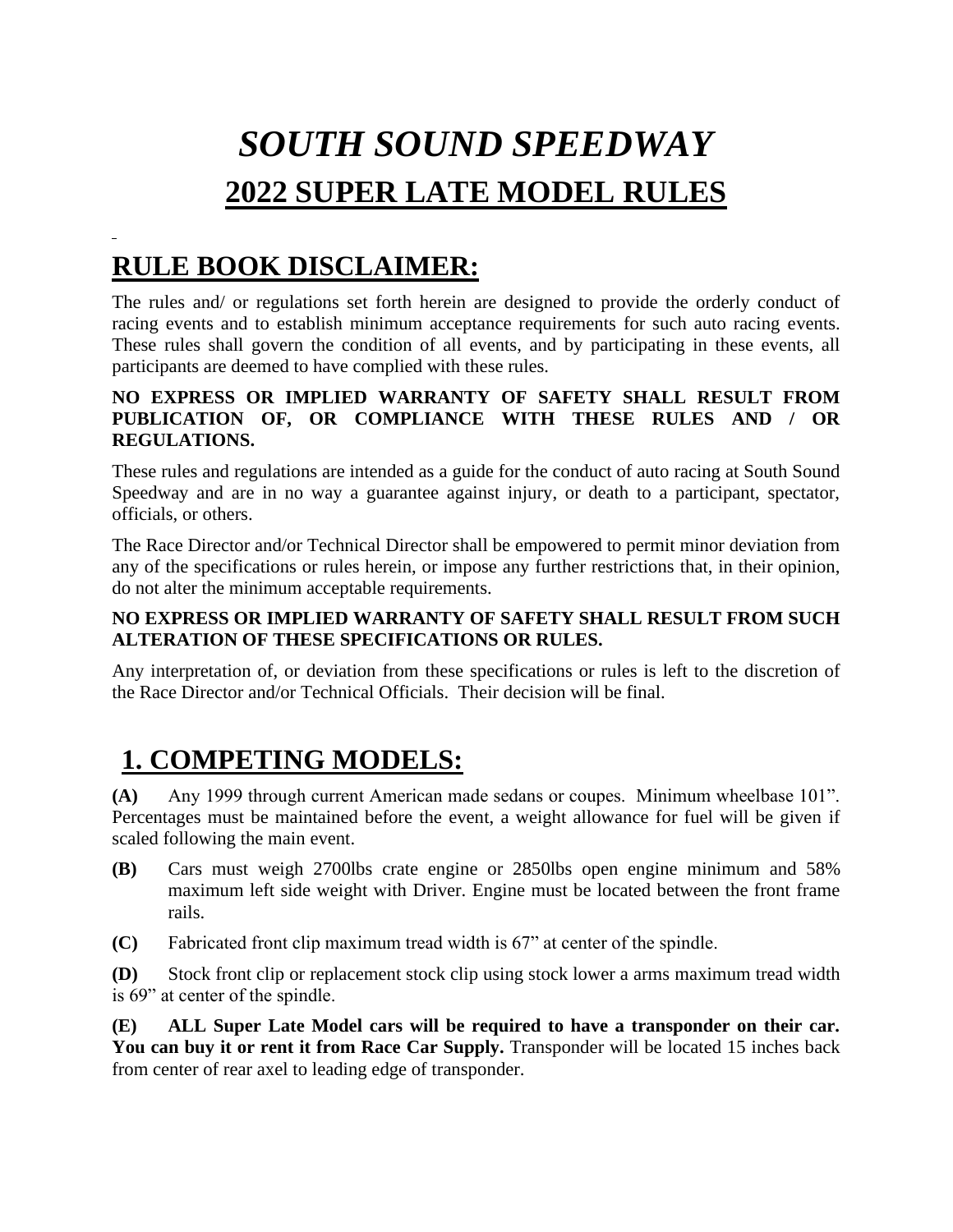# **2. BODIES:**

**(A)** Bodies must be stock appearing ABC fiberglass or aluminum; all bodies must maintain original ABC dimensions. Must be installed in a professional manner and meet manufactures guidelines. AR Bodies muscle car body and non ABC stock appearing may run ie: 99 - 2003 monte carlo ect. 2019 LM body also ok. No exotic wedge type or homemade bodies allowed.

**(B)** Minimum 47" roof height required, measured 10" back from top edge of the front windshield. Maximum 35" quarter panel height at rear of panels. Maximum 15" ground clearance at rear quarter panels and rear bumper cover. The nose must maintain stock shape with no alterations.

**(C)** The outside of the front nose can be a maximum of 1-1/2" past the outside of the front tires.

**(D)** Hood must fit in original position and maintain the original configuration. A minimum of four (4) hood pins at the leading edge of the hood and two (2) hood pins or hinges at the trailing edge. All body parts and panels must be fastened securely and in a manner acceptable to Technical Officials.

**(E)** Rear spoiler, not to exceed a maximum of 6-1/2" off the deck lid and no more than a maximum of 60" wide (width measured at the rear of the spoiler). The spoiler must be mounted with no less then  $1/4$ " bolts and flat washers (No pop rivets or screws allowed.

**(F)** The rear deck lid must be able to be opened for inspection purposes. Positive metal fasteners must be used on the right and left sides of deck lid.

**(G)** All cars must have complete bodies; bodies must be in top quality condition. All bodies must be acceptable to Technical Officials.

**(H)** Windshield is mandatory, minimum of 1/8" Lexan. Side port windows and rear windows allowed and must use a minimum of 1/8" Lexan. Must have three vertical braces inside the windshield spaced at least 6" apart and centered. Must be welded or bolted with a minimum of 1/4" bolts and flat washers to the roof hoop and the dash. Materials permitted are 3/4" x .065 tubing,  $1/8$ " x 1" flat bar or  $1/2$ " solid.

**(I)** Driver's floorboard must be a minimum .090 steel plate. All interior panels inside the perimeter of the Drivers compartment must be fabricated with a minimum .030 steel and must be welded. All panels outside the main cage may be fabricated with either .030 steel or aluminum. All panels must seal to left and right side body panels. No holes permitted between firewalls and Driver's compartment.

# **3. SUSPENSION:**

**(A)** Independent front suspension of steel construction is mandatory, with articulated upper and lower control arms.

**(B)** Stock front clips may be notched and boxed for clearance on either the top or bottom of the cross member, but only one side.

**(C)** Rack and pinion steering allowed.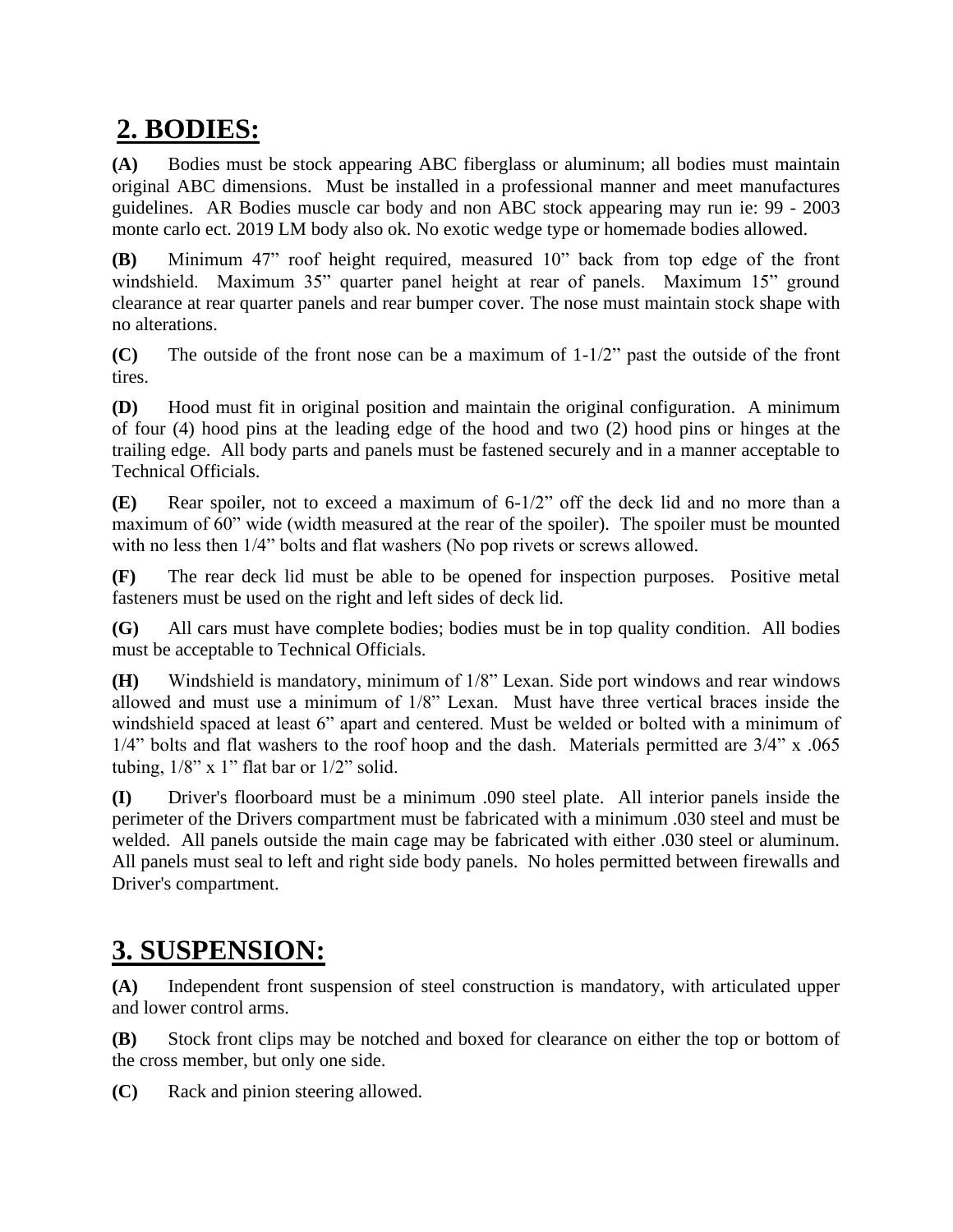**(D)** Rear suspension may be either a two (2)-link truck arm style, a three (3)-link type suspension or a four (4)-link with two (2) upper arms.

**(E)** All coil springs must be heavy duty steel, must be 2-1/2" minimum OD for coil over cars and 5" minimum OD for big spring cars. You don't have to run the same size spring front to rear ie: Coil over front big spring rear is ok.

**(F)** No suspension adjusting, weight adjusting, track bar, or top link adjusters devices allowed within reach of the Driver while inside the car.

**(G)** Type of shock absorber is optional, one (1) per wheel. No electronic shocks. Adjustable shocks ok. A Twin tube non adjustable shock will be given a 10 lbs per shock weight break or 50lbs for all 4. Example Crate car with all 4 spec shocks weighs 2650lbs. see amendment. Crate car with 3 2670lbs.

**(H)** Bump stops ok, Bump springs ok.

**(I)** Hydraulic brakes are mandatory. Brakes must be in good working order on all four (4) corners

**(J)** The rear ends must meet the following requirements: Floater 9" or quick changes mandatory. Steel or aluminum tubes allowed.

### **4. TIRES AND WHEELS:**

**(A) Wheels:** Maximum 10" wheels permitted. Must be approved for racing Aero, Circle, Bassett etc. No remanufactured or homemade wheels. No bead lock wheels permitted or extreme beads.

**(B) Tires:** South Sound Speedway approved tire - American Racer 10", EC84 Tire. No tire softening allowed.

**(C)** You will qualify and start the race on the same 4 tires. See Tech if you get a flat after qualifying. You may only change a flat tire during the race, no changing tires that are not flat.

### **5. COMPRESSION ENGINE 2850LBS:**

**(A)** Open engine rule: Must use a V8 cast iron block or factory GM LS series aluminum block example: LS1 LS3 LS7 or CT525. "The aluminum block is not lighter and is not as strong". Must use a single carbureted intake size of carb optional, or electric fuel injection. This engine rule will remain unaltered until at least October 31st 2017. The reason for this rule is to allow a more reliable engine, with equivalent power to be built for a fraction of the cost of the old rules. Any engine will be allowed in any body.

**(B)** Open engine Cubic inch, cylinder head, camshaft, carburetor, electric fuel injection, are all optional. Port and polish ok. No alcohol/methanol, gasoline only.

**(C)** All cars will be allowed a 2" engine setback. Ford and Mopar cars are allowed 3". Engine setback will be measured from the farthest forward Left side spark plug hole to the centerline of the ball joint. No tilting or angling of engine. A 10" minimum crankshaft height must be retained.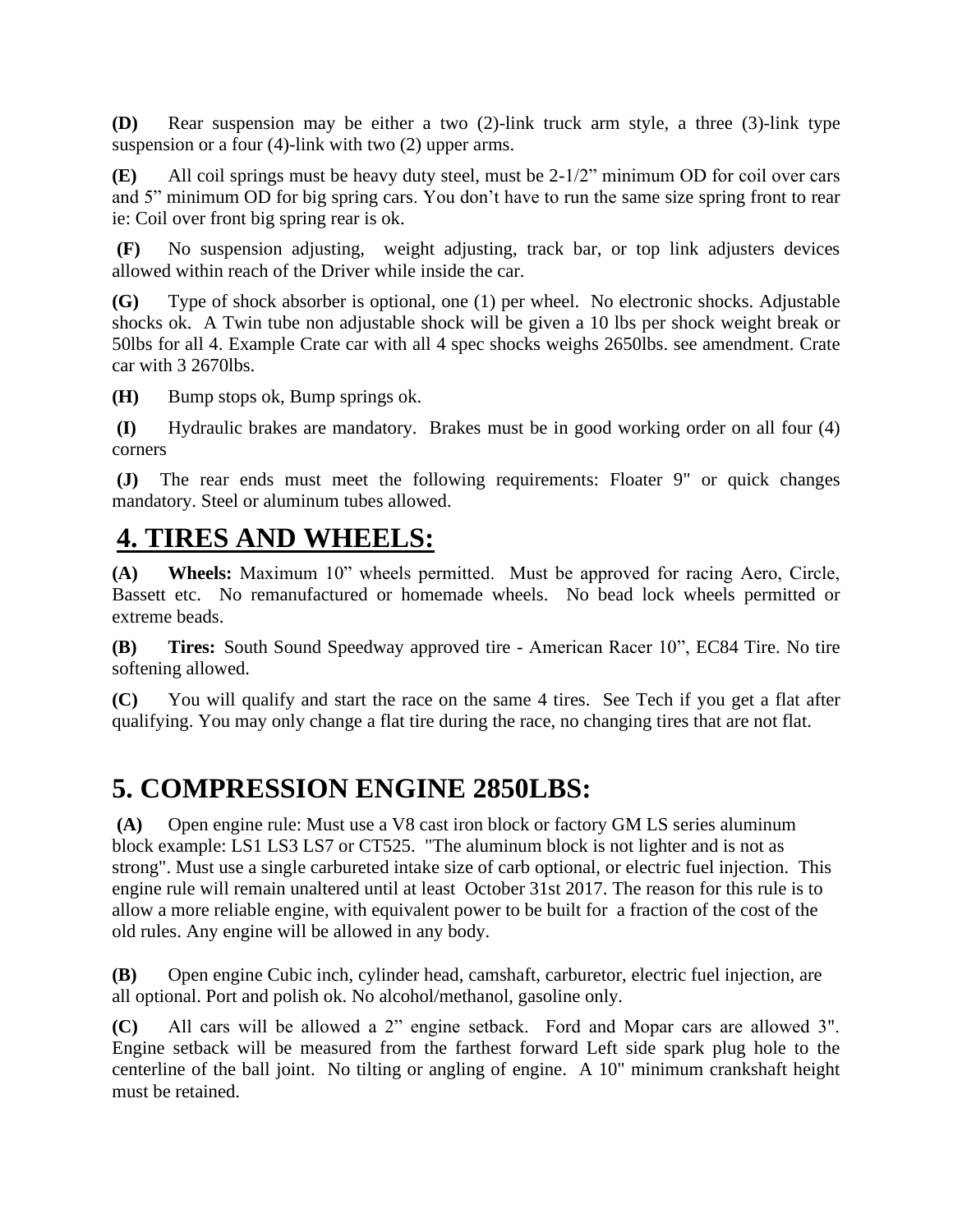**(D)** Must use a working clutch, minimum 5.5 inch diameter.

# **6. CRATE ENGINE OPTION:**

**(A)** Sealed crate engine rule: The GM 604 crate engine will only be the only crate engine allowed receiving the 150lbs weight break. Engine must remain factory stock unaltered per gm 604 specs. An aftermarket rod approved by cope brothers will be allowed in rebuilt engines (253)531-1776.

**(B)** The GM crate engine is allowed in any body. GM to Ford, GM to GM, GM to Dodge, etc.

**(C)** NO aftermarket harmonic balancers allowed. You may use the **GM 6-3/4" harmonic balancer, part # 12551537,** or the GM harmonic balancer that comes with the crate engine.

**(D)** It is mandatory to use the **GM 1.5 ratio rocker arms, part # 12367345,** on all GM sealed crate engines.

**(E)** It is mandatory for all crate engines to use the **650 CFM Holley, part # 0-80541-1 carburetor.** The carburetor and/or any carburetor components (i.e.; boosters, throttle plates, throttle body, throttle shafts, metering blocks, etc.) must remain stock in appearance and match all factory dimensions.

**(F) 1 inch max height strait cut spacer allowed between carburetor and intake. No taper.**

#### **(G) The Technical Director reserves the right to impound, inspect, replace, and/or have an independent engine builder inspect and test any competitors crate engine at any time.**

**(H)** Any team found to have tampered with any engine seals will be subject to disqualification from the event, loss of all points, suspension, and/or other penalties issued from the Technical Director. Any seals that, in the judgment of the Technical Director, have been tampered with and/or altered will result in the engine being declared ineligible for competition. In order for the crate engine to be eligible for further competition, it must be inspected and resealed by an authorized crate engine re-builder, at the expense of the team. If the GM sealed Crate Engine, part # 88958604 is found to be more than 3% above its factory rated 400 hp (3% = 412 hp), or its factory rated 400 ft lbs of torque ( $3\% = 412$  ft lbs of torque), will result in the engine being declared ineligible for competition. Factory stock GM crate engine oil pan part #**25534354.**

**(I)** The Technical Director may impound the ineligible engine for further inspection and/or return it to an authorized crate engine re-builder, at the expense of the team, for re-certification. If, at the conclusion of testing, the engine has been declared altered, modified, or tampered with, the offending team(s) will be subject to disqualification from the event, loss of all points, fines, suspensions, confiscation of the engine, an indefinite suspension and/or additional fines and penalties as deemed appropriate by the Technical Director.

**(J)** Minimum clutch diameter of 5.5 inches. No ceramic clutches. No stainless headers.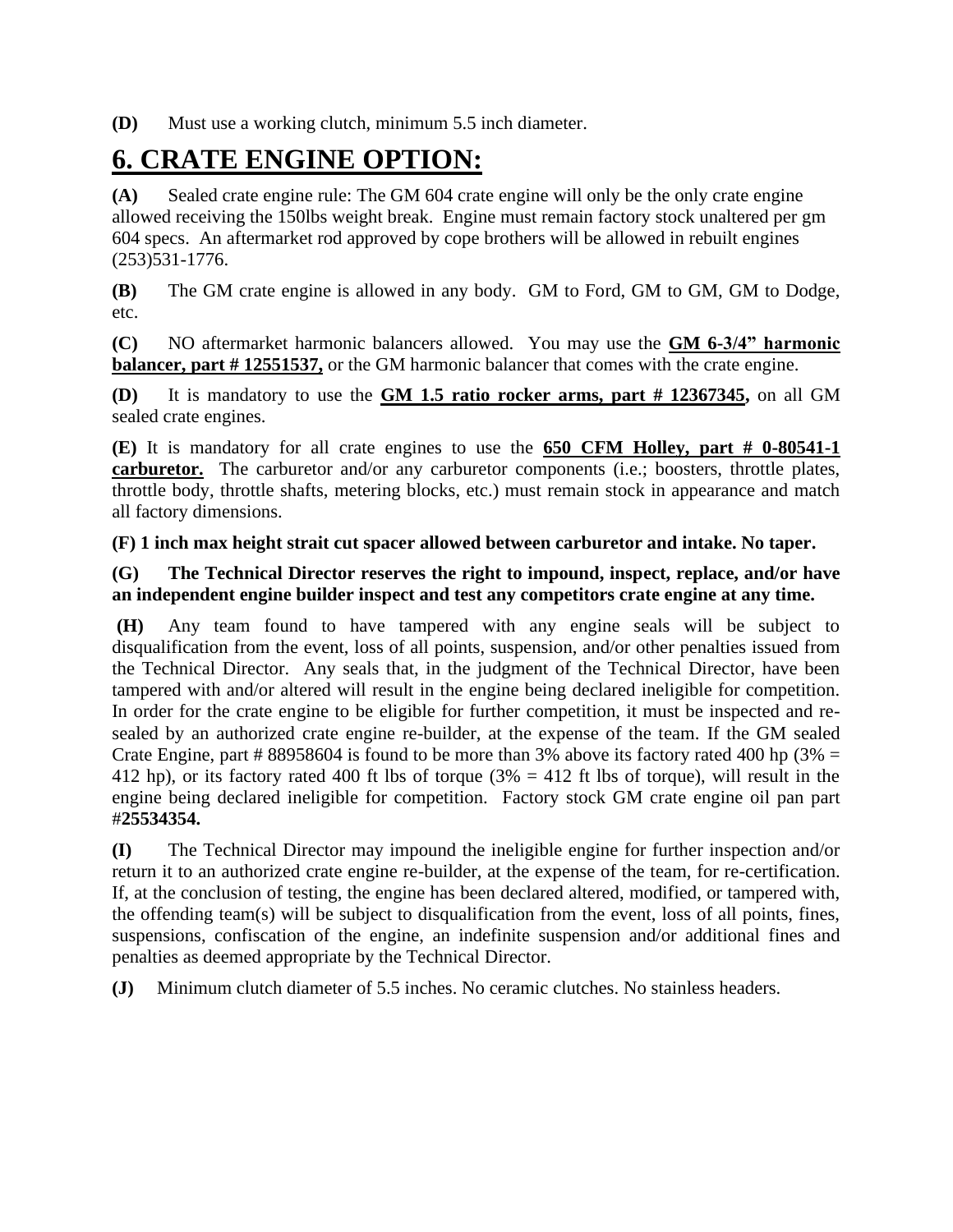# **7. TRANSMISSION:**

**(A)** A transmission is mandatory, either a manual Two (2) speed, three (3) speed, or four (4) speed with a reverse working gear, or an automatic with a working reverse gear. All transmissions are subject to the Technical Official's approval. No five (5) speed (or greater) transmissions.

**(B)** Must have steel scatter shield when using over 7-1/4" diameter clutch assembly. Automatic transmissions may use reinforced belting of 3/8" minimum thickness material. Entire transmission hump, to the end of the transmission, must be covered if belt material is used. Belt material must be securely fastened.

**(C)** A one-piece steel or aluminum drive shaft is permitted and must be painted white. Drive shaft must be surrounded by either two (2) 360 degree solid steel straps no less that 2" x .125 or chain 1/4" thick or cable 1/4" thick and be placed not more than 12" from each universal joint and fastened to the floor or cross member. No carbon fiber driveshafts.

# **8. ROLL CAGE & CHASSIS:**

### **(A) ROLL CAGE:**

**1.** A Roll cage is required. Roll cage minimum 1 3/4 " x .095 round ERW or DOM tubing. Roll cage must have main hoop, roof hoop, two (2) A-Post bars, dash, and main hoop spreader bars and main hoop diagonal bar. Minimum of three (3) door bars on Left side. Left side door bars must radius out to within 1" of the door skin. Door bars must be tied to frame at center. An upright brace between each door bar shall be welded into place. Right side door bars may run straight between hoops instead of curving out to bodyline. Bars must be of the same material as roll cage and similarly gusseted. It is mandatory that a 10 gauge steel plate completely covering all of the left side door bars – front to rear, top to bottom and be solidly welded in place.

**2.** Roll bars in Driver's area must be padded.

### **(B) CHASSIS:**

**1.** Mainframe rail structure of chassis, defined as the primary structure to which the roll cage center section mounts to must be constructed of steel having a minimum perimeter of 10" (2" x 3" etc.) and be a minimum .120 wall thickness in that portion of the frame contained within the wheelbase. Front and rear sub frame sections extending from the center section must also be 10" perimeter members, but may have a minimum wall thickness of .083. If the frame rails are 12" perimeter, (3" x 3") minimum wall thickness may be .090.

**2.** Mainframe rails or clip sections may not be pierced, drilled, or otherwise altered for reducing weight. Absolutely no holes will be tolerated in the mainframe rails or sub frames except to facilitate component attachment and/or brackets.

**3.** Mainframe rails shall be configured so the rails are located within the outside track width area of the car. If a lead rail extends outside the mainframe rail, it may not extend outside a longitudinal line projected between the outside vertical surfaces of the wheels.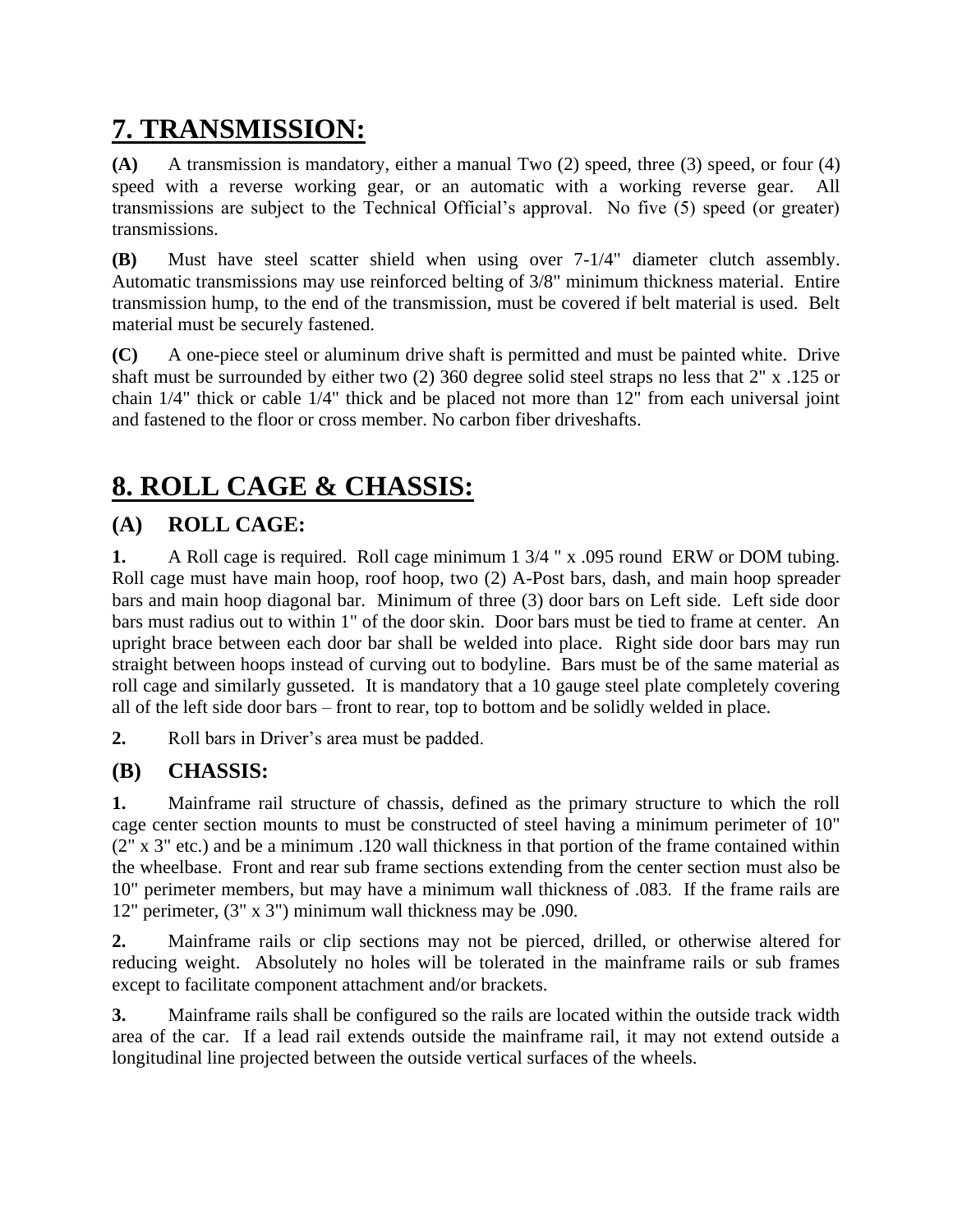# **7. SAFETY:**

### **(A) FUEL CELL:**

**1.** The use of a commercially manufactured, rubberized or Kevlar fabric, bladder style fuel cell is mandatory. **NO PLASTIC FUEL CELLS ALLOWED**. The maximum capacity, including filler spout and overflow vent check valves is 22 gallons. Filler spout and overflow check valves are required. No materials other than standard foam supplied by the fuel cell manufacturer are permitted to make the fuel cell meet the 22-gallon capacity. **Minimum ground clearance is 8".**

**2.** Fuel cell container is required. **The fuel cell must be enclosed in a container of not less than 22 gauge.**

**3.** Fuel cell and fuel cell container must be fastened to the frame in a recessed frame support as far forward in the trunk area and at an equal distance between the frame rails.

**4.** Fuel cell and the fuel cell container must be secured with 1" x 1" x .065 steel tubing. Not less than two (2) lengthwise, and two (2) crosswise, and two (2) across the top, evenly spaced at the top and must bolt to container support frame. The support frame must have two (2) tubes that are welded to and extend between the left and right frame rails. Three (3) tubes must be evenly spaced across the recessed well (front to rear). These tubes must be welded to the cross support tubes and extend down the front side, rear side, and under the fuel cell container. If the fuel cell container has a bolt-on top, it must be bolted together with a minimum of 1/4" diameter bolts spaced a maximum of 4" apart. If the fuel cell container has a bolt in end panel, it must be fastened together with a minimum 10/32" diameter screws with nuts spaced a maximum of 4" apart. No sheet metal screws or pop rivets are to be used to secure to top or end panel of a fuel cell.

**5.** A protective bar, minimum 1 3/4" x .090 must extend below the rear frame section behind the fuel cell. This protective bar must be as wide at the rear frame rails and extend as low as the bottom of the cell with two vertical uprights evenly spaced between the frame rails and attached to the rear cross member. Two (2) support bars; one (1) located on each corner must angle upwards and be welded to the rear frame rails.

**6.** A reinforcement plate, of not less than 14 gauge (0.078) inch thick magnetic flat steel, must be installed behind the fuel cell container. The plate must extend the entire width and height of the fuel cell container. The plate must be welded in the spaces between the rear cross member and/or the cross bracing at the rear of the rear sub frame. It must be welded with a 1" weld, spaced a maximum of 4" apart.

**7.** All fuel lines must be under the car or encased in metal pipe or conduit with no connections through the Drivers compartment.

### **(B) SEATS:**

Only approved, custom manufactured, aluminum seats are permitted, Minimum .090 thickness required. Halo seats highly recommended. A padded headrest is mandatory. Seat and belts must be mounted to the roll cage, not the floor pan. Four (4) Grade 8, 1/2" bolts, and flat washers must be used.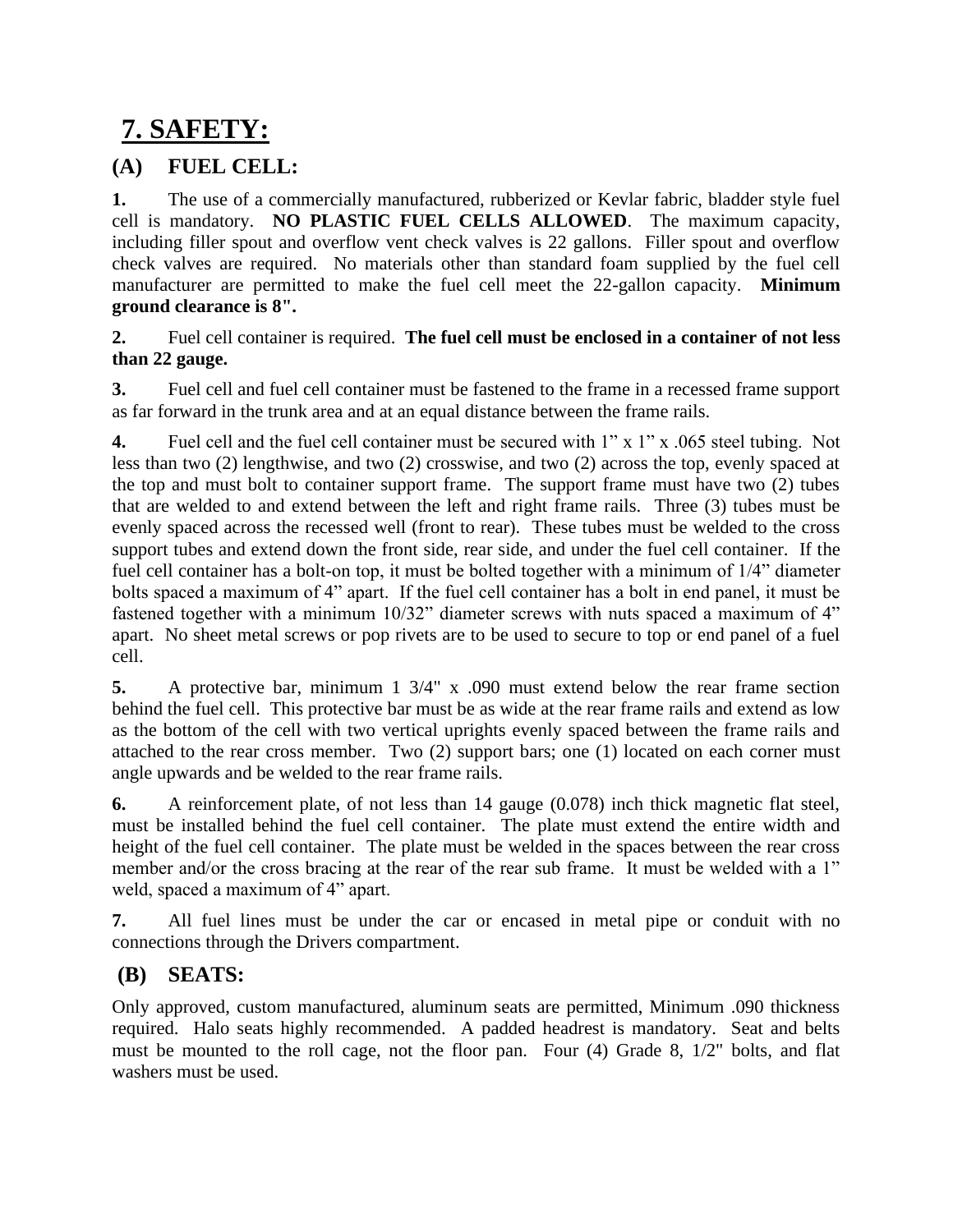### **(C) BELTS:**

A quick release lap belt no less than 3" wide is required. Both ends of the lap belt and both ends of the shoulder harness must be fastened to the roll bar with Grade 8 bolts not less than 1/2" in diameter. The shoulder harness and lap belts must be bolted so that the ends of the belts move freely. Shoulder harness must be no less than 3" wide and must come from behind driver's seat max 3" below the drivers shoulders or less than 10 degree's. Where the harness crosses the roll cage, it must pass through a steel guide welded to the cage that will prevent the harness from sliding side to side. Shoulder harness inertia reels cannot be used. A center (crotch) or submarine belt must be mounted to the lower seat frame at the bottom. Seat belts must be dated by the manufacturer and must be in spec. If a HANS device is being used, then the HANS style seat belts may be used.

### **(D) HELMETS:**

It will be mandatory for **ALL** Drivers to wear a helmet carrying a valid, orange SA2015 or newer, standard Snell sticker,or a sfi 31.1 rating at all times while on the racing surface. **NO** motorcycle helmets and **NO** "M" Snell sticker helmets. Helmets must accompany the car at time of all inspections. **It is strongly recommended that all Drivers record blood type and RH factor, plus any major medical allergies to adhesive tape label to outside back of helmet. Helmet rule may be revised when the new snell rating comes out. 2005 helmets would then be void.**

### **(E) CLOTHING:**

Drivers must wear an approved Nomex or Proban driving suit at all times when the car is on the track. Driving suits must effectively cover entire body and meet a minimum sfi 3.2A/1 rating. It is strongly recommended that the Drivers wear Nomex underwear, headgear, socks, gloves and shoes made of fire resistant material.

### **(F) WINDOW NET:**

A nylon window screen is mandatory; the window screen must be a rib type, made from 3/4" wide nylon material with a maximum of 1-3/4" square opening between the ribs. The minimum window screen size shall be 22" wide by 16" high. It must release from top with seat belt type latches, and it must be fastened to the roll cage top bar and highest Drivers door bar on the cage. All window net mounts must be welded to the roll cage. must be dated by the manufacturer and must be in spec

### **(G) FIRE EXTINGUISHER:**

It is mandatory to have an on-board, pressurized, fire extinguisher system. This cylinder must contain a minimum of five (5) lbs of fire extinguisher agent visibly designated on the label, of the Halon 1211, Halon 1301, dupont FE-36, or equivalent type. It is required that each car have, within the Drivers reach, a manually controlled push or pull knob which activates the fully charged fire extinguishing pressurized cylinder with a visible, operating pressure gauge. This fire extinguisher must be securely mounted to the frame and/or roll cage structure and must not use hose clamps, worm drive clamps, duct tape, or cable ties. The gauge must be easily visible for the Technical Official to read. It is mandatory that all entrants have in their pits, at all times, a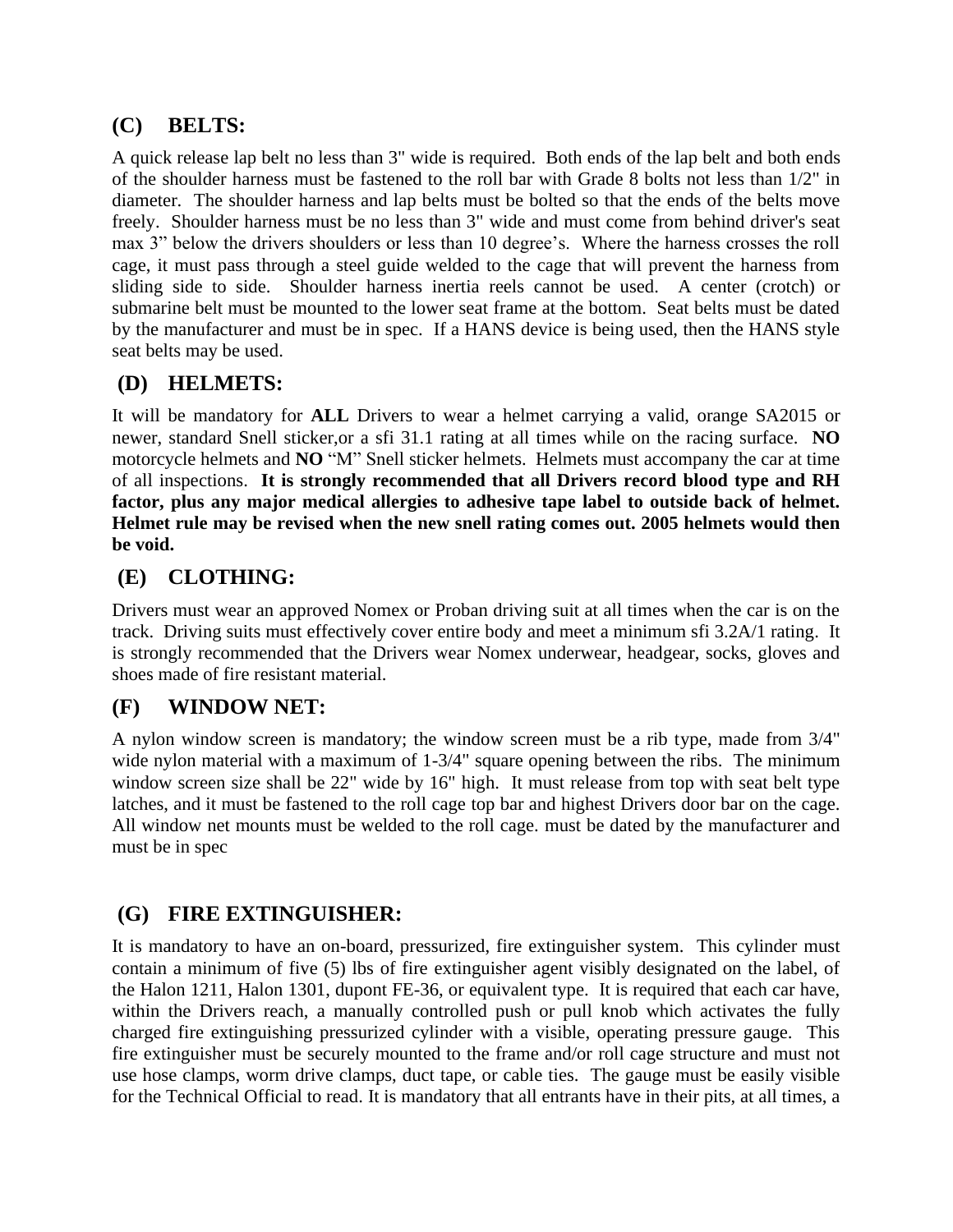fully charged 10 lb. Class B fire extinguisher, showing current inspection certificate and a visible operating pressure gauge.

# **8. GENERAL RULES:**

**(A)** An ON/OFF ignition switch will be installed within reach of the driver when belted in the car. The on/off switch will be clearly marked. A MASTER on/off switch must be located on the roll bar directly behind the driver and accessible from the outside and must kill power to the entire car.

**(B)** Car Maximum sound level is 95 decibels at 100 Feet. Will be strictly enforced.

**(C)** Ballast weight must be securely attached to mainframe or major cross member structure with a minimum of two (2)  $3/8$ " bolts. Must be painted white and display car number. Must be in block form of no less than five (5) lbs. No ballast/weight shifting devices allowed. No "outrigger type" ballast weight brackets. No dumbbell or weight lifting weights allowed. Competitors that loose ballast will be fined up to \$5 per pound.

**(D)** Battery may not be mounted in the Drivers compartment. Battery must be securely bolted to a mounting structure.

**(E)** Electric fuel pumps allowed with oil pressure shut off switch.

**(F)** No traction control devices of any kind allowed.

**(G)** Super Late Model cars must be registered by South Sound Speedway and will be assigned a number. *Email: [southsoundspeedway55@gmail.com](mailto:southsoundspeedway55@gmail.com) for your car number* Last years numbers will be reserved until the January registration meeting, at which time the numbers will be given out on a first come, first serve basis. Numbers are to be displayed on the car as follows: A minimum 24" high by 3" wide number is required on both door areas. A Minimum 30" high by 3" wide number is required on the roof of the car readable from the right side of the car. All cars must have a 5" number on the top right hand corner of the windshield and/or right head light cover. All numbers must be legible with paint schemes approved by South Sound Speedway. Sponsors names and lettering must not interfere with the car numbers. **No Metallic or reflective numbers are allowed. They must be able to be seen at night across the track.**  South Sound Speedway retains the right to approve commercial or editorial messages on competing cars. Suggestive or rude remarks are not permitted on cars.

**(I)** Rainout Policy: **NO CASH REFUNDS WILL BE GIVEN**. If **ANY** car takes the track for practice, there will be only a half rain check given. Full rain check only if cars have not taken the track.

**(J)** ALL RULES ARE SUBJECT TO INTERPRETATION OF THE TRACK OFFICIALS, ANY EQUIPMENT THAT THE OFFICIALS CONSIDER EXOTIC OR NOT IN THE INTENT OF THE RULES WILL BE CONSIDERED ILLEGAL FOR COMPETITION. IN THE INTEREST OF FAIRNESS, THE *RULES* MAY BE ADJUSTED TO CREATE A BALANCE IN COMPETITION OR FOR SAFETY REASONS.